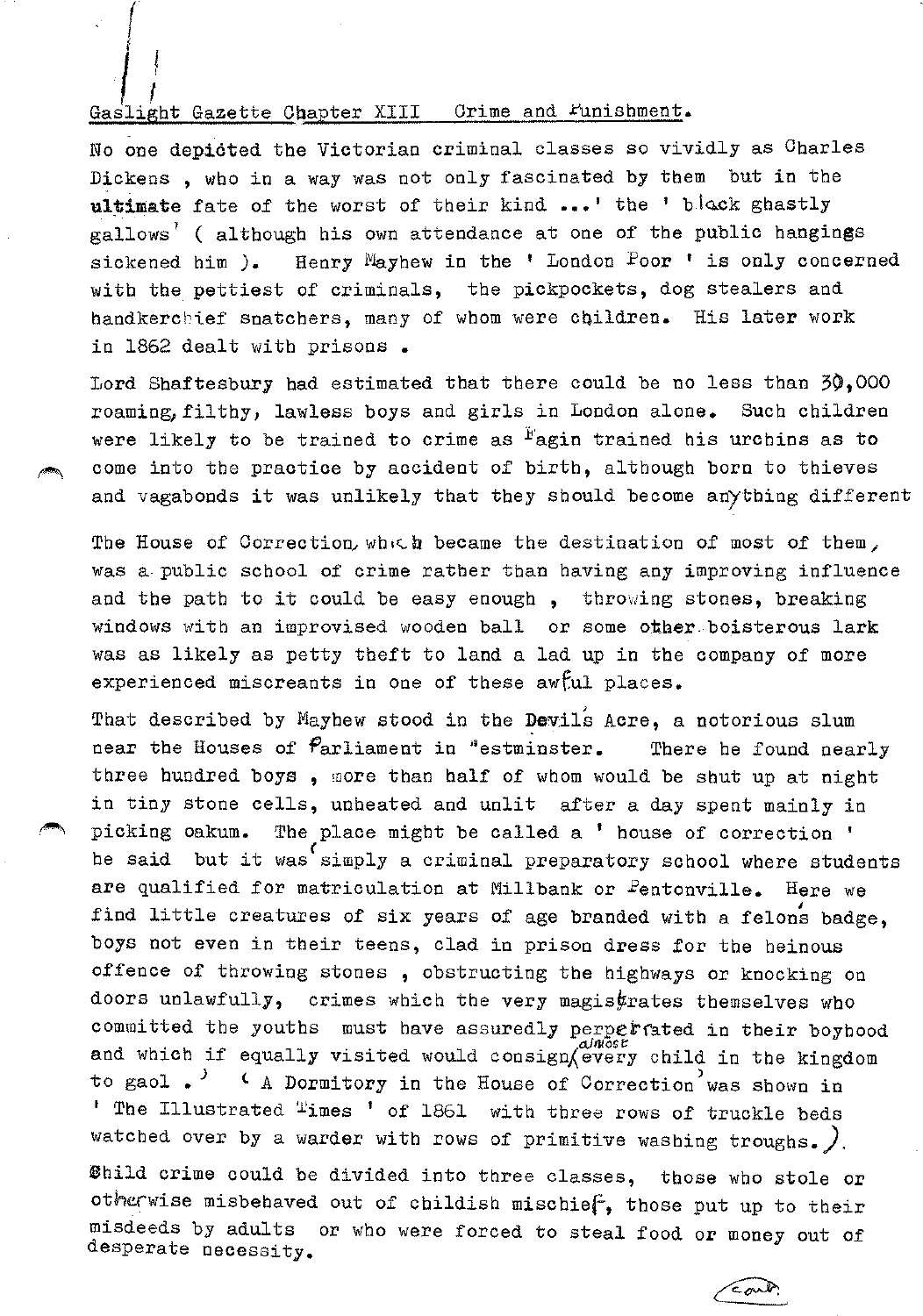The latter was the case in the report of a juvenile crime by Dickens in his Household <sup>n</sup>arrative of <sup>C</sup>urrent Events ' 1 Two little children whose beads scarcely reached the top of the dock were charged at Bow Street with st@aling a loaf of bread out of a baker's shop. They said in defence that they were starving and their appearance showed they spoke the truth . They were sentenced to be whipped in the House of Correction. 1

One can detect a certain humerous sympathy ( perhaps founded on his own country childhood in Kilburn ) in the way that Strutt reported the crime of two youngsters apprehended in a Kensington orchard. ' William Ohandley aged 11 and James Vincent aged 7 were charged with stealing apples on Friday last. Vincent was in the garden and he bad on his person 28 apples and 3 pears  $\cdot$  Chandley was on the wall directing the theft and watching for the police. Unhappily 237 T appeared, the little fellow was taken and Chandley made off. However the vigilance of 237 was not to be subdued, so poor Chandley was nabbed. He got three weeks hard labour and Vincent was discharged with a recommendation to his parents to whip him and watch his  $-$  future condition.<sup>1</sup>

Even the magistrates may have been aware in another case in which a child was involved that it was really her parents who should have been in the dock and so she escaped with a fine. Mary Callaghan, aged  $12$ of  $\overline{5}$ , The Vale of Health , Kensal Green, had been sharged with stealing coke from the premises of the Western Gas Light Company there. The Clerk of Works said that the company was constantly robbed of coke but he did not see the offence committed. The supervisor, while going his rounds on the Tuesday night had seen the prisoner and another little girl helping themselves to coke from a coke heap and the prisoner was given in charge. An officer said he was with the supervisor and saw the prisoner take half a peck of coke. Afterwards the witnesses searched the premises of the prisoner's mother, which were at the back of the gasworks , and found there six sacks of coke and coals of which the mother refused to give any account but they could not identify the coke • The girl was fined ten shillings or 17 days , but in the course of the day her fine was paid '•

The attitudes of parliament to the reform of criminal law in the early part of the 19th century is typified by its response to the efforts of the liberal Samuel Romilly to repeal a statute which made the theft of five shillings from a shop a capital offence • Although tbe Commons passed the Bill, the Lords threw it out, those opposing it including the Archbishop of  $_{\text{Caaterbury}}$  and the Bishop of  $\text{London}$ .

Cant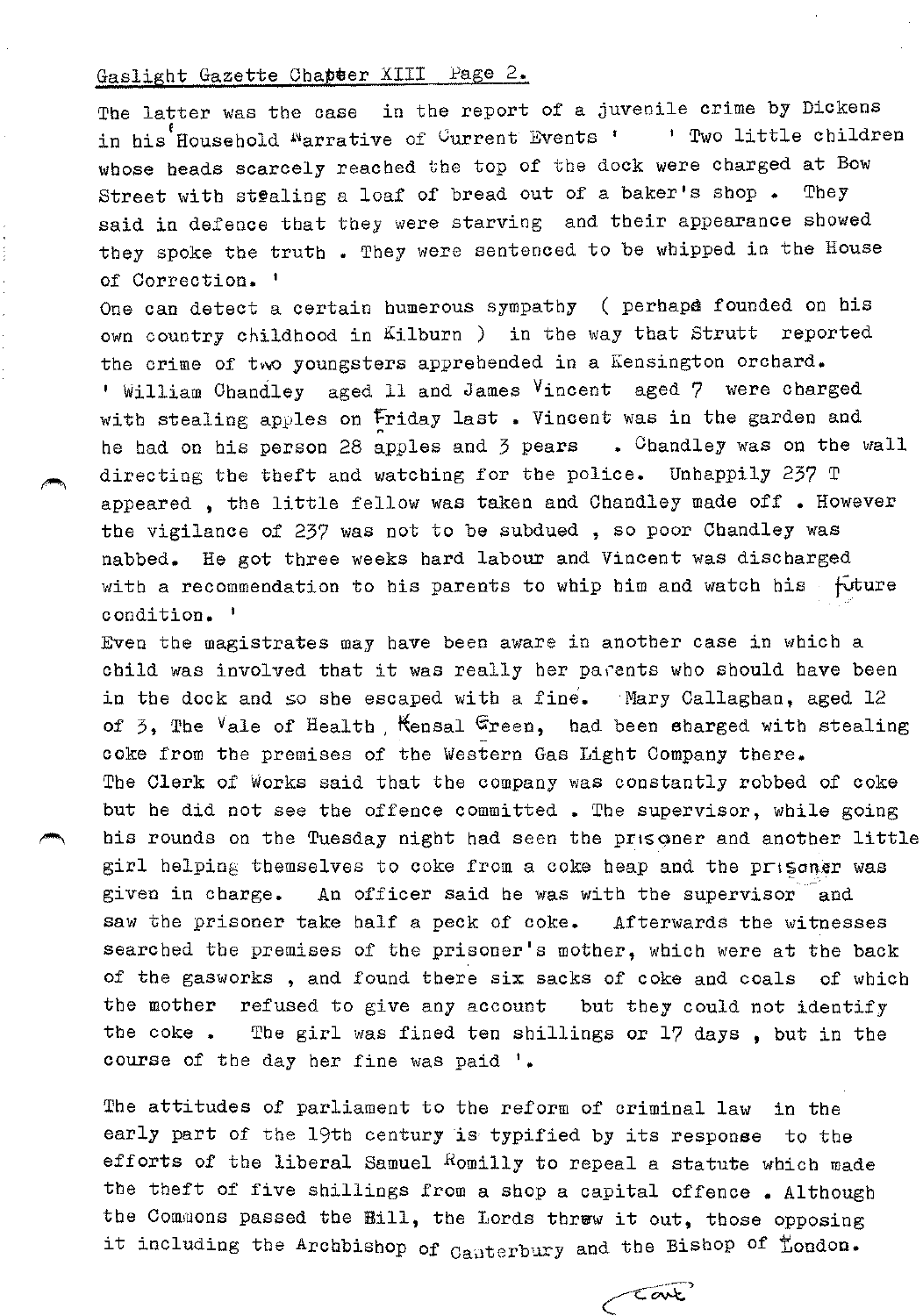Romilly bad died before any headway was made with bis reforms and a redommendation was made to remove from capital crimes such offences as t damaging bridges or impersonating a Chelsea pensioner '. Penalties in those days may have been harsh but the business of keeping law and order was a haphazard one. ' Thief taking ' was left to tbe jurisdiction of tbe various parishes, overseen by tbe High Constable of tbe county with parish constables, all giving voluntary service in theory, but in practice liable to appoint paid substitutes to carry out their vague and usually very inefficiently performed duties. In towns and cities, law and order , such as it was, was kept by watchmen and beadles appointed by tbe burgesses and only in jbe case of serious rioting or insurrection, by tbe military. These old days are recalled by  $\frac{1}{2}$ trutt in the 'Gazette ' in <sup>ri</sup>arch 1854 writing on ' the habits of watchmen in the last century. <sup>1</sup> The office of  $High$  Uonstable was one of great labour and no salary but much sought after, principally by coal merchants, who soon made the public house keeper aware that that the liberty of the subject did not include the liberty of purchasing coals when he pleased. No infamy of conduct prevented the renewal of a publican's licence if he paid blackmail to the headburgh or beadle. In some parishes, to keep down tbe poor rates, they employed as watchmen old and worn out paupers. In Cambridge the watchmen were provided with Welsh wigs and night watch boxes in order to insure a vigilant watch and armed with blunderbusses that they might keep the peace <sup>1</sup> The watchhouses, instead of being a terror to thieves, were often

turned into receiving houses for stolen property. Deptford, with 20,000 inhabitants bad not a single watchman and as the City magistrates' warrant had no force in the county, and the county magistrates warrant none in the City, the apprehension of criminals was extremely difficult. Kensington took a middle course, it bad three drunken constables, and three drunken beadles, wbo having no pay but their fees did no\_ duty at all, except that of making out very long bills, bewildered parishioners bad no night watch of any kind, and the principal protection of the inhabitants, so the Secretary of State for the Home department officially declared, was the honesty of the thieves  $!$  '

A  $F$ arliamentary Committee of 1816/1818 began to move towards the idea of a police force and in 1822, another Committee , chaired by Sir Robert Peel, suggested that such a body, controlled by the Home Office, might be set up in London but it was not until 1829 that the Metropolitan Police Act set up such a force with headquarters at Scotland Yard in Westminster with a Commissioner and Assistant Commissioner •

Tour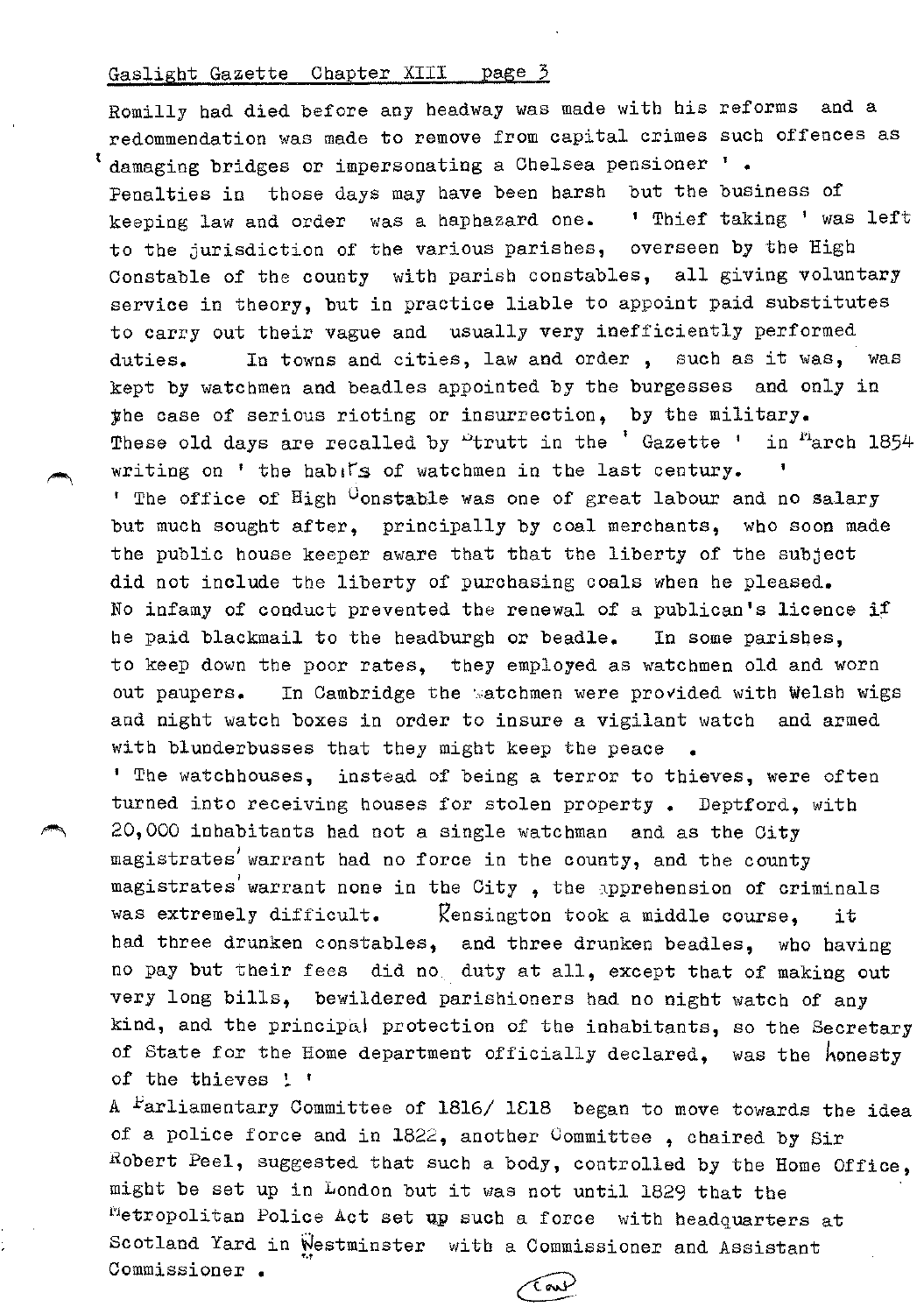Peel was aware of the danger that a new group of powerful office holders might provide opportunities for jobbery and nepotism • He wrote to the Duke of Wellington, in reply to a letter of congratulation on his new force.  $\ell$  the chief danger of the failure of the new system will be if it is made a job , if gentlemen's servants and so forth are placed in high office , I must frame regulations to guard against this as effectively as  $I can$ .

The new force was not popular although its officers were soberly and non-militarily dressed and unarmed;apart from truncheons • Their first serious clash with the public came within two years during the riots against the Reform Bill . On Monday November 8 1830 Orator ·- Hunt addressed a Reform Meeting at the Hotunda in Blackfriars Road, and the crowd  $\sum_{n=0}^{\infty}$  much by a man who waved a tri-colour flag (it was the year of the £aris Revolution *)* as by the rhetoric of the speaker, rushed across Blackfriars Bridge a thousand or so strong shouting Reform ! Down with the Folice ! No Peels ! No Wellington! The rioters making for the House of Commons were halted by the police hastily re-inforced by reserves from nearby Scotland Yard and three arrests were made during the skirmish with several heads broken. The trouble continued during the next three days, the following evening three or four hundred boys ran down the <sup>p</sup>trand shouting 'No Peel ! Down with the raw lobsters<sup>?</sup> the police thus named for their blue uniforms  $\big)$  In Pickett  $f$ lace the mob pelted the police with stones and pieces of wood broken from the scaffolding surrounding the newly-built Law Institute in Chancery Lane.

Although a police force bad been established in London it was still a novelty and other parts of the country were slow to follow suit. The Act of 1839 allowed Justices of the "eace to appoint a Chief Constable and form a police force if they wished but many did not wisb to do so at all, firstly because they did not want to delegate their powers and perhaps more importantly, the parishes had no wish to support such a body financially from the rates and it was not until 1856 that a police force became compulsory nationally.

With the reform of criminal justice by the mid 19th century banging was reserved only for murder , the popular punishment for serious crime being transportation. Before the <sup>D</sup>eclaration of Independence America was the favourite destination  $/$  some 50,000 convicts being sent there • In the 1850s Australia was the most frequent recipient although very soon that new country was objecting to being made to accept the dregs of English society. Abel Magwitch in ' <sup>u</sup>reat Expectations <sup>2</sup> had been sent to "ew South Wales. <u>cont.</u> Expectations  $\lambda$  had been sent to  $\lambda$  ew South Wales .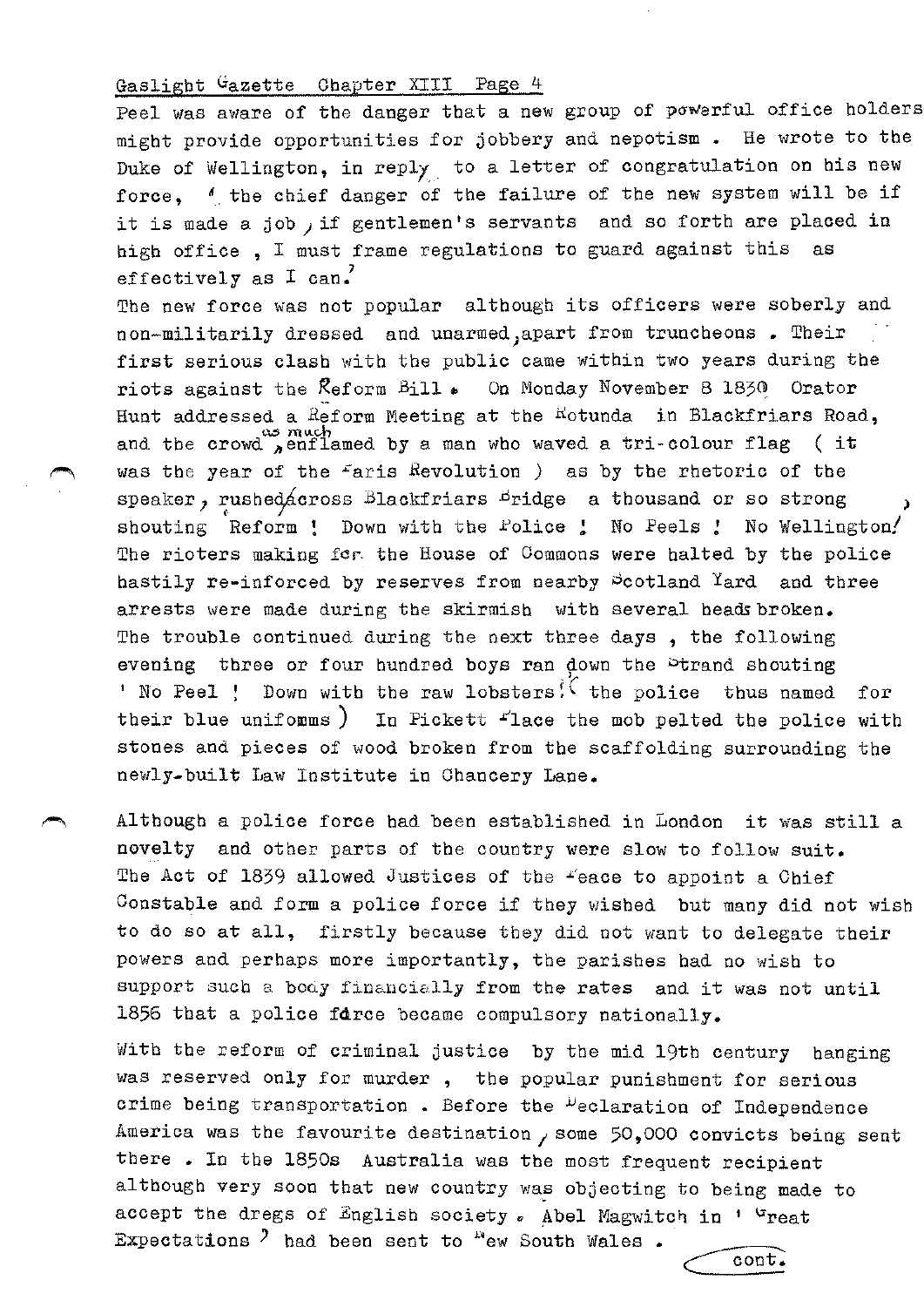He was one of the convicts lent out to settlers as labourers when it was found impractical to maintain complete penal colonies. The alternative to transportation, long term imprisonment, was a more fearful fate for although the journey to Australia was a hell in which only the fit could survive and at the other end might lead to work in a chain gang, it was at least in the open air, unlike the foul cells of Wewgate, the ancient prison in the heart of London vividly described in ' <sup>u</sup>reat Expectations ' as well as in ' Barnaby Rudge ' A Tale of Two Cities ' and 'Oliver Twist ' ( who visits Fagin there *).* Just as terrible were the great black hulks, the prison ships, moored in mid stream alongside the marshes of the Thames estuary.

In the first half of the 19th century the prison system had favoured the housing of prisoners in separate cells where it was hoped they might have time to repent, and if sufficiently educated, to read their Bibles. ( Uriah Heap was such a prisoner in ' David  $\circ$ opperfield ' and making the most of his hmmility finding himself more comfortable than he was outside. <sup>7</sup> The alternative was the ' silent system ' where prisoners led a communal life during the day but were forbidden to communicate with each other. The work they did, however, was as likely to be some soul-destroying monotous occupation , such as the treadmill, oakum-picking or stone-breaking, ratherthan anything instructive to improve their chances of employment on release.

Robert Feel may have been the founder of the police force, but he did not forget those at the receiving end of their efficiency, the rogues they caught and it was through his efforts that some improved standards of health and hygiene were introduced in prisons with inspections and reports. warders were to be employed, not made dependent on bribes, chaplains and surgeons to be allowed to visit inmates and the prisoners graded

Some idea of the terrible conditions in prisons is given by the  ${}^{1}$ Gazette reprot of the lengths to which some prisoners would go to gain some religf from the terrible treadmill and other forms of hard labour using self-induced sickness or injury to gain them admittance to the  $p$ I'son hospital. One young man went too far as the item ' Sick in prison ' demonstrates  $\bullet$   $\overline{\phantom{a}}$   $\bullet$   $\overline{\phantom{a}}$  attle , a lad of eighteen , was reported to have died in Parkhurst Prison from swallowing poisonous pills with intent to get admitted to the infirmary and its comforts.

Evidence was given by a fellow prisoner , James Limb, who said he had been in prsion since he was eleven for stealing a horse fout years ago, and had known the deceased ever since he had been there.

 $\cot$ .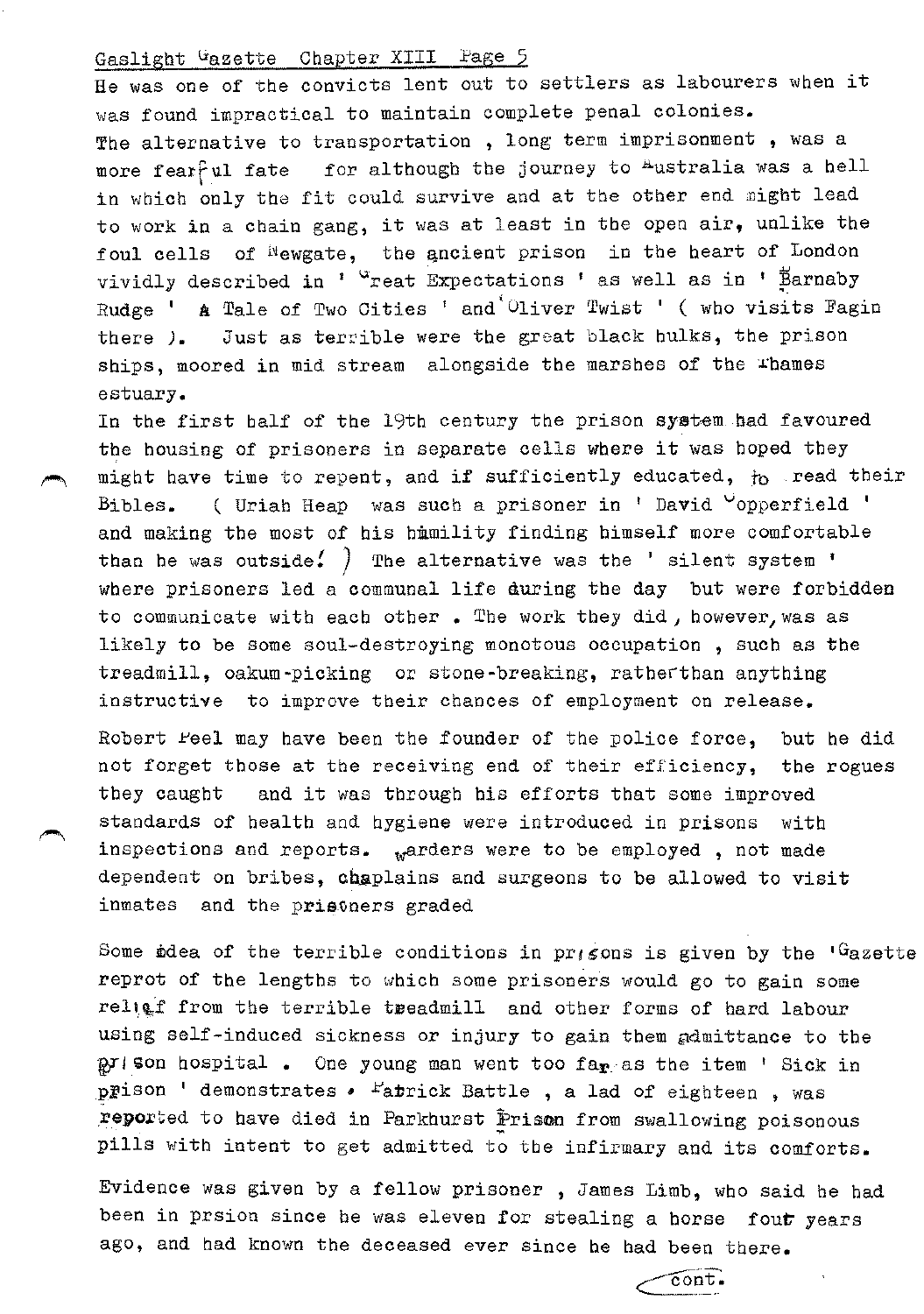• He told me he wished to get himself into the infirmary for the winter and asked me the best way he could manage it.  $I$  told him if he was to take some of the pills it would make him sick.  $\mathcal{H}$ old him to get some of the stuff off the pump and swallow it , and if it was made round be could swallow it like a pill , and so he did. He took the green stuff off the brasses with a bit of tin and  $I$  made it into pills for him. Imixed it with soap from his cell into pills with oil from the top of the pump • I made it into six pills about the size our doctor gives us . He got a drink of water and swallowed them one at a time and in the afternoon he told me he had got a pain in his head . I saw him the next morning when be said it had not made him quite bad enough and be would take some more pills. I think be did , for he bad stuff in the box to make six more and there was none left in the box the next morning. Then his cocoa got on his stomach and it made him sick and be told the6fficer who put him in his cell.

Limb said be bad taken the oil himself when be tried to get in the infirmary but he did not put any verdigris in it, but it made him very sick. He said he thought the verdigris would make it all the better. Limb said it was a common practice in prison to ' make our eyes and legs sore to get into hospital. Some eat ground glass and put copperas ( ferous sulphate ) into the sores I can't say mf the deceased knew of the pills before I told him but last time be got into hospital by running a stocking needle right through his leg above the knee. It was full of thread and he did it to make his leg sore but he almost lost his leg by it.  $\frac{H}{c}$  got in all last winter and be often tried the same thing over again when be did not succeed at first, but he got in every winter somehow. He asked me what to do and I told him what  $I$  had done, you must mix soap with it to make it stick, but its two years since  $I$  took any. He also said that he would like to try the experiment that No 17 did of eating powdered glass.'

The prison surgeon, a Mr Jabbs, told the inquest that he knew of some of the tricks prisoners used to make themselves ill and told of one man whose disease he could not diagnose although be seemed to be wasting away. He then discovered that he had somehow got hold of a lancet and was regularly bleeding himself.

Indicative that the times were moving , slowly perhaps, but nevertheles: noticeably , towards a greater humanity, was Charles Strutt's editorial on the death penalty, which apart from its-ponderous language expresses sentiments that were to be echoed a century or more after his time. Is the taking of human life as a punishment, or as a deterrent  $\gamma$ 

compatible with the Christic on religion, and if the death penalty  ${Cov}$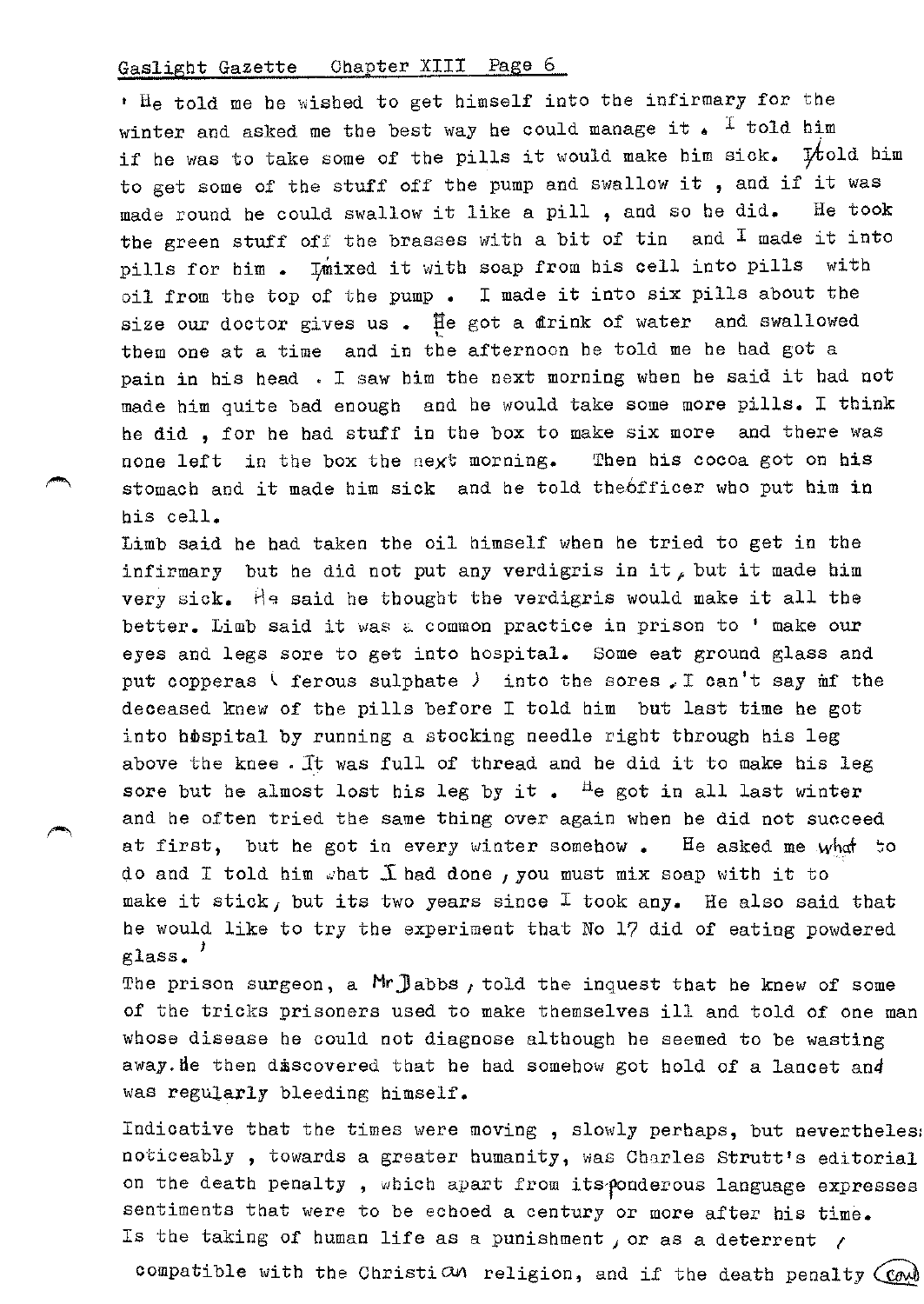were abolished, how does one treat those who have wilfully taken another's life  $\tilde{f}$  = <sup>N</sup>aturally it took Strutt a couple of small print columnsto debate this but he did so with considerable thought and at times . (cmarkable eloquence. The editorial was prompted by the execution of ' the murderer Brunelli

this, said "trutt, made the moment apt for the consideration of the efficacy of that kind of punishment.  $\ldots$ 

' The annals of all ages make it appear that the price of life is its own equivalent and the time has come to enquire whether the point in history has arrived when the judicial right to pass a death sentenc  $\frac{u}{\ell}$ should be tolerated. Yet to expunge the sentence of death from the criminal code would be to rob the law of its worst terror and the law was established to prevent the commitment of crime  $\sqrt{\ }$  On the other hand,' he says, ~the indifference to the solemnity of the occasion which drew thousands of lewd and lusty spectators to the scene of every execution , was frequently cited to prove that it failed to provide any sort of warning example.  $\Box$  Those who approve this stern firman ( edict ) of fate are not the witnesses of it nor the originators of its failure in effect. The levity which is observed outside the gallows at such a time shows the inefficiency of the motive for which our laws consign the murderer to the gallows. " Is it not well to consider whether the mode and manner of punishment is not too slight<sup>'</sup>. (Was he perhaps thinking of the guillotine ?  $\prime$  $\vee$ r is it horribly sufficent ? The spectators of the scene go to witness the behaviour of the convict, to narrowly watch if he blanch or not at the first sight of the instrument of death . if he shrinks from the gaze of those hungry eyes which multiply so terribly below , or at the awful hush which holds the multitude who have come to see his condition in the presence of that great change of which be was the delegate elsewhere. If be submit heroically to the prostitution of existence , they will commend him bye and bye. If be goes to death with the common cowardice of a manslaughterer the lesson will be mighty in its teaching. ' The instant death ceases to be the penalty for murder the criminal is on equality with the robber. Therefore if the felon who has taken life is to looked upon by an amended system of justice as having done nothing to merit a worse reckoning than he who steals a dog, how. comes it that the taking of life by law is so repulsive Some years earlier in 1846, a far more famous journalist, Charles Dickens, bad written four letters to The Daily  $"ews'$ expressing his opposition to capital punishment These were not so much concerned with taking the murderer's life as the psychologica:

cont.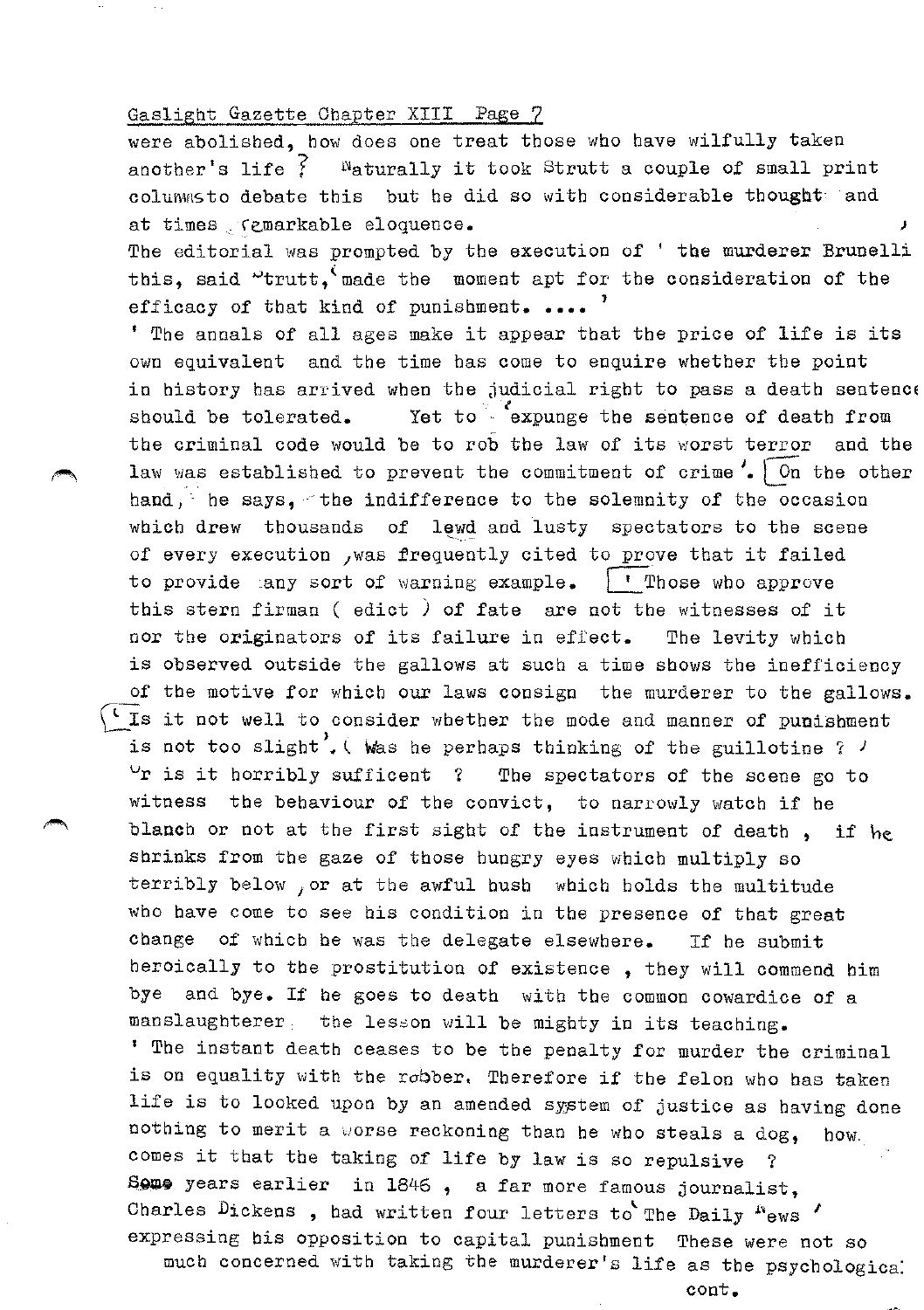effect of public executions and the morbid fascination they had for thousands of people who congregated to see the ghastly operation treating it as a fairground spectacle and holiday. In 1849 Diekens had accompanied John Leech who had been commissioned by ' Punch ' to portray the hanging of Mr and  $\mu$ rs Manning who had been condemned for, murdering their lodger at  $B$ ermondsey and burying him under the kitchen floor. ' Punch ' was running a campaign for the abolition of capital punishment. Dickens was sickened by the behaviour of the crowd and wrote to The Times urging that in future executions should be carried out inside prisons and in private. but it was not for nearly twenty years that public executions were discontinued.

Dickens had seen two other public executions, one a beheading in Italy and another in 1841 when he saw the murderer Covruoisie hanged, his re-actions to this occasion are chronicled in '  $P_{\text{arnaby}}$ Rudge ' with the brutal hangman Denniss, who comes to the same horrible end being ' worked off' by another hangman who be knows will regard the task as a treat as he once did himself.

Murder gets little coverage in the  $1/2$  dazette  $1/2$  in fact  $\frac{1}{2}$  the two years of its surviving pages there are very few mentions of death ( other than formal obituaries ) and only half a dozen or so inquests. Less sensational crime was occasionally reported such as the complaint made at Guildhall on Tuesday August 28 1855 by a gentleman that persons he believed to be members of the Towzery gang were holding sales of drapery in a house at Ludgate Hill which their placards styled The House of Lud . ' They announce that they are selling bankrupt stock at ruinous sacrifices. Among others they pretend they have the stock of Sir J.D. Faul who never was a lihen draper Poor servants are the chief victims in buying ' extraordinary bargains  $'$  of the most valueless goods sold, The complainants servant had laid out thirty shillings of her wages there and a responsible tradesman said<sup>;</sup> the articles she purchased were too dear by half The House of Lud was also said to have annoyed its respectable . *(.*  neighbours by quoting their names  $\frac{1}{2}$  with a slight variance in spelling  $\div$  such as Killicke instead of Killick) as being the origin of some of their bankrupt bargains •  $\sqrt{\frac{1}{2}}$ derman Finnis said, however, that it would be no use bringing an action against the gang of swindlers as they would be here today and gone tomorrow and he was astonished that the public could so long be gulled by them.  $\mathsf{sff}_\mathsf{W}$ tt added his own homily  $\mathsf{f}_\mathsf{u}$ These itinerant tricksters are a wandering pest and their temporary success is a *hibel* on the intelligence of the feminine sex.  $\frac{1}{1}$ et ladies profit from the  $\sqrt{2}$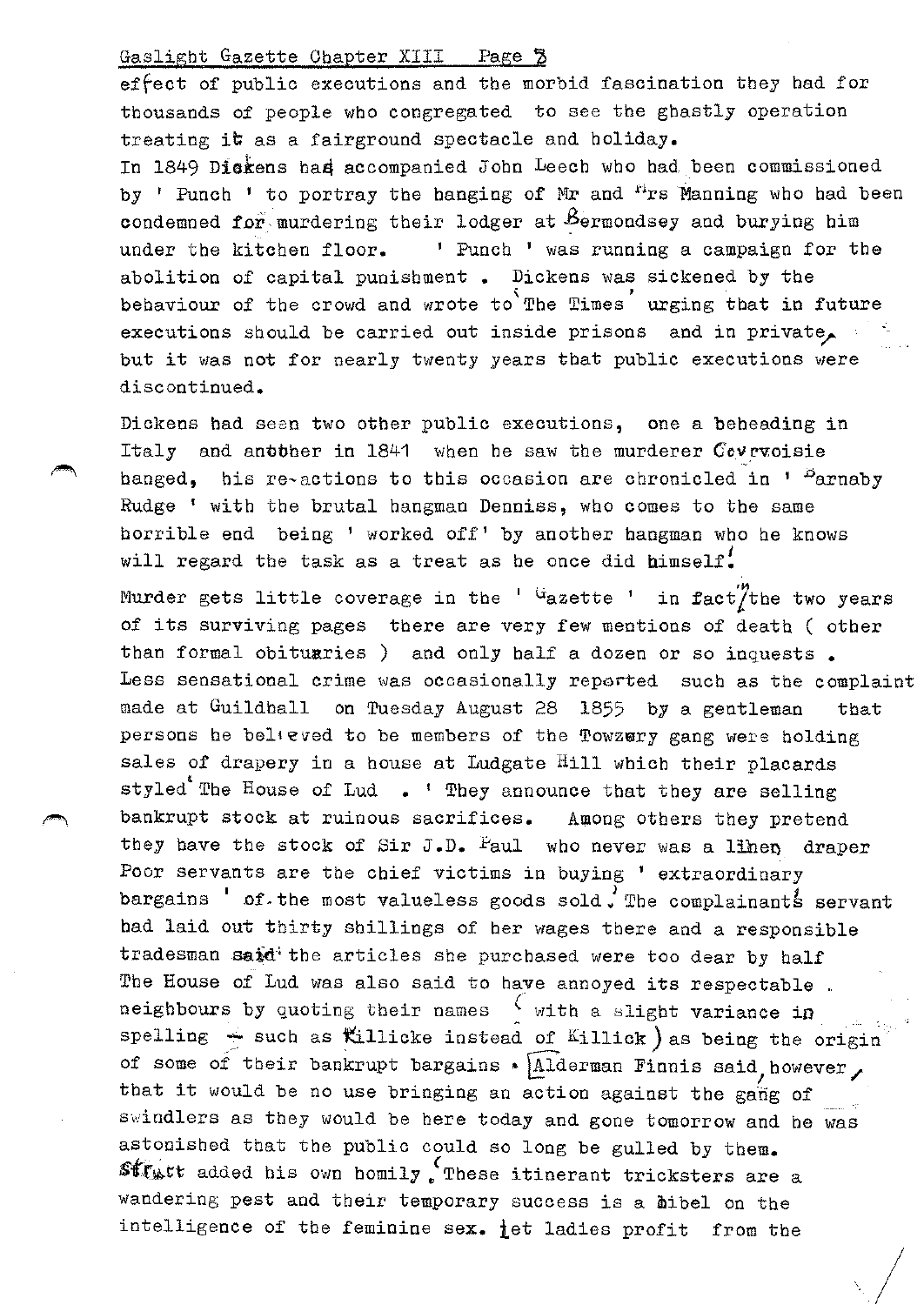experience and forbear to purchase dear ' bargains ' in these dens where impudence and insult is added to chi anery  $\cdot$   $\cdot$   $\cdot$  For the benefit of our fair readers ' he adds ingenuously ' we intend to publish a few names and addresses of our local drapers known for politeness and honest dealing .'

The Sir J.D . Paul to whom the Guildhall complainant referred was the central figure in a seesational City scandal that year. Sir John  $\frac{1}{2}$ ean Paul, banker and old Etonian, a man described as having strong religious principles and who had written a number of books of Christian homilies) fell from grace when he was involved in a bankruptcy action concerning enormous sums of money. A partner in the bank Snow,Paul and Paul in the Strand be succeeded bis father to the Baronetcy. In June 1855 the firm in which he was now a partner, with William Strahan and Robert Makin suspended payment During the bankruptcy proceedings it was alleged that a list of securities amounting to  $£113$ , 625 belonging to clients had been fraudulantly sold or deposited by the bankrupts, although woluntarily handed to the court signed by three members of the firm. Criminal proceedings were taken against them and on  $\sigma$  otober 26 1855 they were indicted at the Old Bailey for having illegally converted to their own use Danish bonds valued at  $E$  5000  $\cdot$  entrusted to them for safe custody by the Canon of Rochester, Dr. John Griffith. The other two partners laid all the biame on Paul who admitted be had disposed of the bonds but said he inteneded to replace them with other bonds of similar value, although these too were sold. The three accused were found guilty and sentenced to fourteen years transportation, the business was taken over by the London and westminster Bank with; debts of £7 million which were paid off at

3s 2d in the pound.

Nearer home than the scandal involving these bankers was the civil action brought in the High  $\vee$ ourt by members of the kensington Vestry against four men they accused of causing damage to their coats during an uproar following the election of new members. This prosecution was severely criticised by many Kensington residents, particularly newspaperman Strutt, not only because they considered it a waste of public money to soothe the injured pride of a few petty officials but also for the financial embarrassment it would cause the accused. The Commissioner of  $\sim$ t Johns and St  $\sigma$ ames Ward protested officially against the proceedings being held. The accused men were  $^{\text{M}}\text{r}$   $^{\text{H}}$ enry R Rhodes, <sup>Fi</sup>r William Duggett, We William Suther and Hanson and Mr William Dunnett and the protesters considered that substantial justice could have been obtained by summary proceedings before a magistrate.